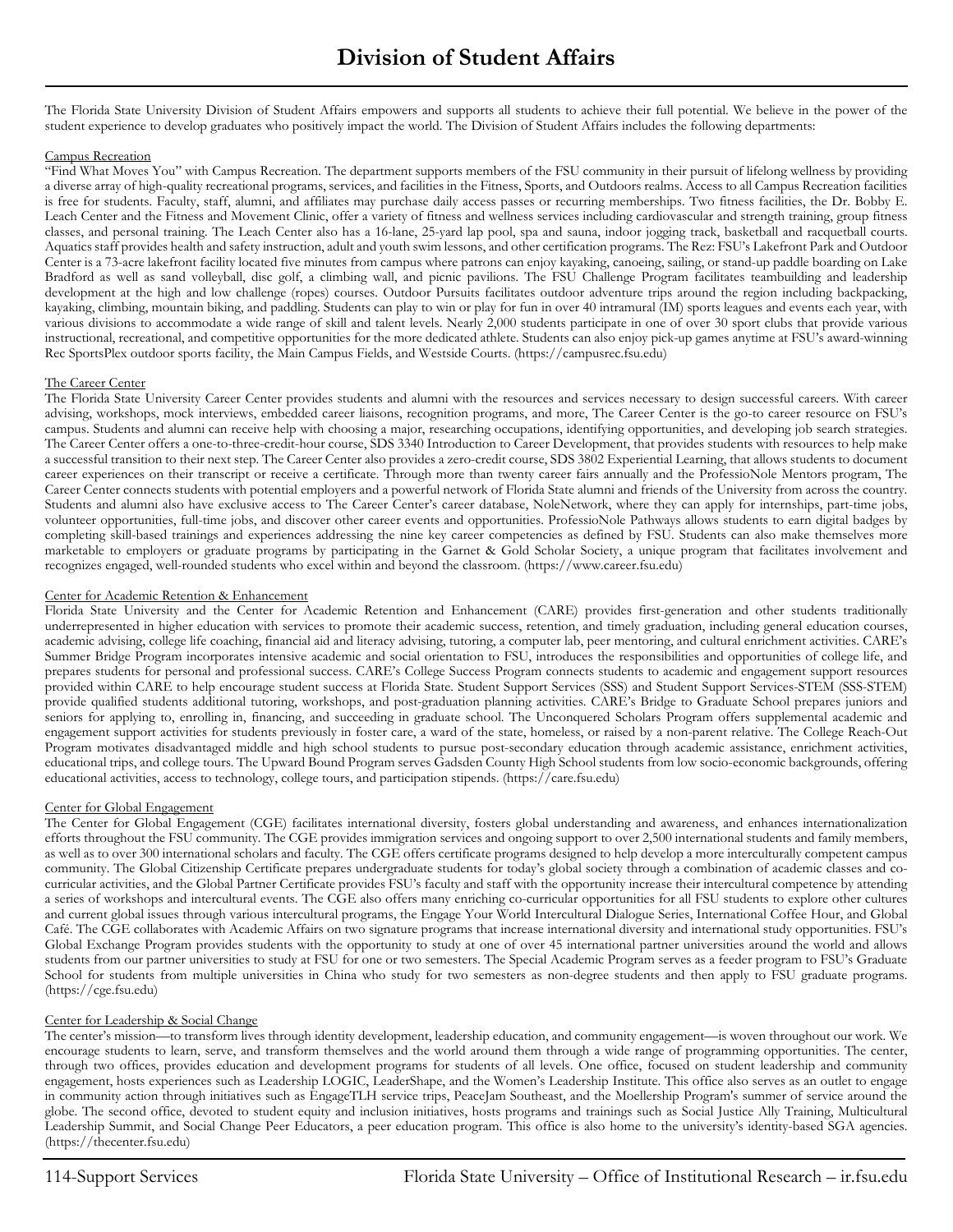# Counseling & Psychological Services

Counseling & Psychological Services (CPS), a department in the Division of Student Affairs, provides counseling services and programs to help students resolve psychological issues and personal concerns that interfere with academic progress, social development, and emotional well-being. Our goal is to help students function to the best of their abilities and make the most of their years at FSU. Because student fees cover these services, there is no out-of-pocket expense for any visit for all currently enrolled FSU Students. CPS services are provided by licensed psychologists, licensed mental health counselors, licensed clinical social workers and trainees on varying levels. These services include but are not limited to brief individual therapy, group therapy, crisis intervention, consultation, and referrals. Outreach presentations on mental-health topics and life skills are available to students, residence halls, student organizations, faculty, and staff. The CPS sponsors RENEW (Realizing Everyone's Need for Emotional Wellness), a peer-educator student organization whose mission is the promotion of emotional health and coping skills to FSU students. Students who are experiencing a mental health crisis at a time outside of the CPS's regular office hours have the option of calling the CPS's after-hours service at 850-644-TALK and immediately speaking with a clinician. Records of visits to the CPS as well as after-hours crisis calls are strictly confidential and are not included in the student's University records. Confidential information will not be released to anyone without written permission, unless there appears to be clear and imminent danger to the student or others. Students who are aware that they will require longer-term treatment are encouraged to make arrangements for private care in the community before entering the University. However, if necessary, Counseling and Psychological Services staff will make referrals for ongoing treatment in the Tallahassee community. (https://counseling.fsu.edu)

### Department of Student Support & Transitions

The primary focus of the Department of Student Support and Transitions (DSST) is to support the academic mission of Florida State University and the Division of Student Affairs by providing services, programs, and resources for all students. Case Management Services works with students to provide emotional support, brief crisis counseling, advocacy, and identify immediate needs, making appropriate referrals to campus and community resources. Cases are monitored, as needed, to ensure individuals receive the support necessary to improve their life situation. Investigations and Assessment provides investigative services for allegations of misconduct concerning Recognized Student Organizations. New Student & Family Programs (NSFP) facilitates a welcoming and inclusive transition to Florida State University for all new students and their families. NSFP also offers Seminoles in the City; First Year 'Nole e-Newsletter; Ask a 'Nole, and Family Connection. The Office of Accessibility Services (OAS) collaborates with and empowers FSU students by creating accessible and inclusive learning environments. Through the provision of academic accommodations, testing support, assistive technologies, accessible transportation services, and a space for students to feel part of the FSU community OAS creates an environment of success. The Victim Advocate Program provides confidential advocacy to primary and secondary victims of all types of crimes. An advocate is on-call twenty-four hours a day to respond to Florida State University students, faculty, and staff who are victimized, and to any person victimized on Florida State University's campus. The services offered include emotional support, court accompaniment, crisis intervention, instructor notification, academic support, referrals, and educational programming for the campus community. The Withdrawal Services staff provides support to students and their families when a student's enrollment is unexpectedly interrupted for personal, medical, or mental health reasons, and/or other crises. (https://dsst.fsu.edu)

### Fraternity & Sorority Life

The mission of Fraternity and Sorority Life is to enhance the quality of student life at Florida State University by empowering members of the Greek community through advising with a developmental approach, educating with purpose, communicating with stakeholders, and cultivating collective partnerships. FSL advocates for the expression of ritual through the shared values of leadership, scholarship, service, and brotherhood/sisterhood within the Greek community. The department is nationally recognized for the services, active advisement, support, and deep commitment to the shared values of leadership, scholarship, service, and brotherhood/sisterhood. FSL strives to develop a community that enables individuals to make values based decisions, learn tangible skills, and contribute to the betterment of the global community. The Fraternity and Sorority experience at Florida State University helps its members fulfill their potential, while also providing service and advocacy to the campus and Tallahassee community. The community contributes over 100,000 hours of service and over \$1 million annually to philanthropic causes. (https://fsl.fsu.edu)

### The Office of Title IX

The University's Title IX Director is responsible for overseeing the development of sexual misconduct policies, ensuring compliance with Title IX and relevant federal and state regulations, and investigating Title IX complaints alleging student sexual misconduct. The Human Resources Deputy Coordinator will oversee investigations of sexual misconduct by employees and third parties. The Athletics Deputy Coordinator will accept Title IX incident reports to forward to the Title IX Director, and will ensure athletics equity compliance. The FSUS Deputy Coordinator will oversee investigations of sexual misconduct by K-12 students. Questions regarding Title IX, as well as concerns about and complaints of non-compliance (including complaints of sexual harassment, sexual assault, sexual violence, or other sexual misconduct), should be directed to the Title IX Director or a Title IX Deputy Coordinator. FSU does not discriminate on the basis of sex/gender in education programs and activities, and, as a recipient of Federal financial assistance for education activities, is required by Title IX to ensure that all of its education programs and activities do not discriminate in such a manner. Sexual harassment, which includes acts of sexual violence, is a form of sex discrimination prohibited by Title IX. Additionally, the Florida Educational Equity Act prohibits discrimination in schools based on race, ethnicity, national origin, gender, disability, or marital status. FLA. STAT. § 1000.05 (2012). Furthermore, this commitment is reaffirmed in FSU's Sex Discrimination and Sexual Misconduct Policy, which is applicable to all faculty, staff, students, visitors, applicants, and contractors. (https://knowmore.fsu.edu/)

### **Student Conduct & Community Standards**

Student Conduct and Community Standards (SCCS) promotes a holistic approach to health, wellness and safety at Florida State. The mission is to promote responsible decision-making that fosters student-centered learning and accountability in alignment with community values and expectations. The staff assist students in upholding community standards as the office addresses allegations involving students who may have violated the Student and/or Student Organization Conduct Codes. The student conduct process is designed to be educational in nature and helps maintain an atmosphere within the University community that is conducive to academic pursuits. Being a member of the University community is a privilege, and the conduct process will determine if a student's conduct warrants modification of or restriction upon that privilege. The Code applies to student and organizational conduct that occurs on University premises, at University-sponsored activities, and off-campus as determined by the Student Conduct Authority. Advising support is coordinated for student's alleged to have violated the Academic Honor Policy. SCCS maintains Student Conduct records and students work with the office to certify their records with future graduate schools or potential employers. The department offers student leadership opportunities through peer involvement with the Student Conduct Board, and we offer Ethics Workshop Presentations for students who wish to learn more about and apply ethical decision making in their daily lives. The goals of SCCS include community wellbeing: empowering students to value and contribute to an environment which fosters a sense of wellness and belonging; student learning: developing students' ability to critically evaluate choices and personal values and apply their reflections to future decision-making; and accountability: encouraging students to acknowledge their behaviors and recognize when they do not align with their values or with university expectations. (https://sccs.fsu.edu)